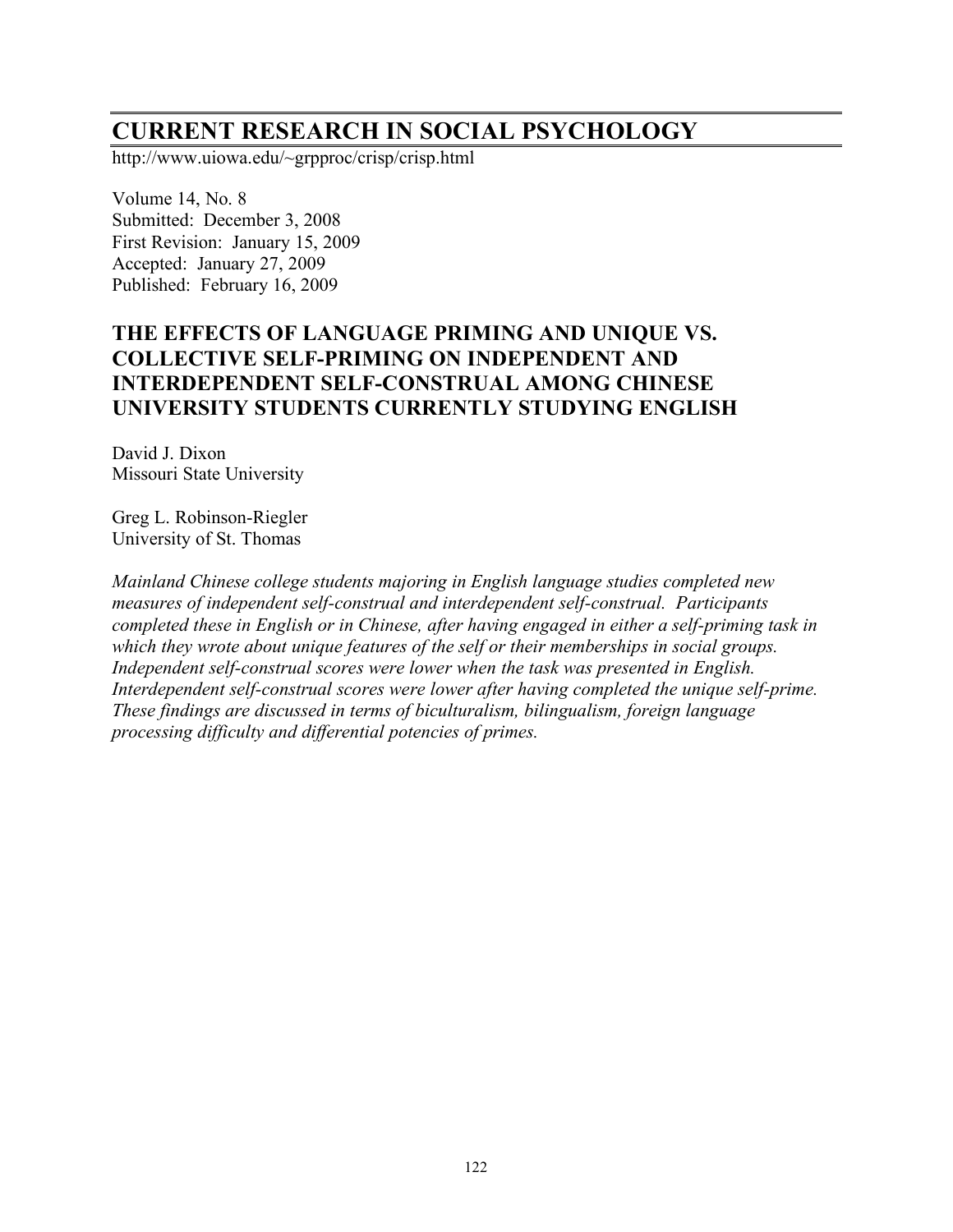#### **INTRODUCTION**

For some time now, the self has been thought to incorporate at least two complementary components of self-concept: an *independent self-construal* which reflects features such as autonomy, individualism and independent agency, and an *interdependent self-construal* which reflects features such as social connectedness, group cohesion and collective agency (Markus & Kitayama, 1991; Hong, Morris, Chiu & Benet-Martinez, 2000; Wang, 2006; Wang & Ross, 2005). Because these different self-construals correspond with specific values, practices and pressures associated with different cultures, people in Western cultures which stress the autonomy of the self are thought to characteristically display their independent selves whereas those in Eastern (or non-Western) cultures tend to manifest their interdependent selves. Thus, cross-cultural differences among people's cognitions, emotions and motivations may be attributable in part to ubiquitous and positively regarded cultural values, norms, narratives and ideologies as mediated through different selves (though for a contrasting view, see Matsumoto, 1999).

From this position, multicultural individuals may be unique in developing rather flexible selfconcepts reflecting the different "cultural frames" they possess. At any point in time, one or another of these cultural frames is activated due to situational conditions and contexts, thereby influencing personality, emotions, expressed values, autobiographical memories, self-concept and more (Hong, et al., 2000; Wang, 2006). Later, as conditions and contexts associated with another culture happen to be experienced, one's cultural frames change in a process termed "frame switching" (Hong, et al., 2000). The activation of the new frame then mediates the multiple covert and overt changes in the self. Thus, for those multicultural individuals with deep experiences in both Western and Eastern cultures (say, respectively, U.S. and Chinese cultures), one's Western self is manifest under salient Western context conditions and one's Eastern self appears under salient Eastern conditions.

Frame switching among multicultural individuals has been successfully demonstrated in a number of studies that experimentally manipulate primes associated with different cultures. Thus, manipulations such as language-of-administration (Kemmelmeier & Cheng, 2004), exposure to cultural icons (e.g., the U.S. Capitol Building vs the Great Wall; Hong, Chiu & Kung, 1997) and self-primes ("How would you define yourself as a unique individual?" vs "How would you define yourself as a member of a social group?"; Wang & Ross, 2005, p. 597) influence individuals' performance on measures of self, attributions and memories. Generally, experimental primes are thought to act by switching cultural frames in a direction concordant with those specific characteristics of the culture being primed in multicultural individuals. Thus, primes associated with Western cultures bring forth the independent self; primes associated with Eastern cultures bring forth the interdependent self.

Although widespread, the effectiveness of cultural primes is not so straightforward as to be demonstrable across all variables. Kemmelmeier and Cheng (2004) presented Hong Kong university and middle school students Singelis' (1994) independent and interdependent selfconstrual measures in either English or Chinese and found independent self-construal scores enhanced by administration of the task in English. However, no such language priming effect was found on interdependent self-construal scores. Kemmelmeier and Cheng reasoned that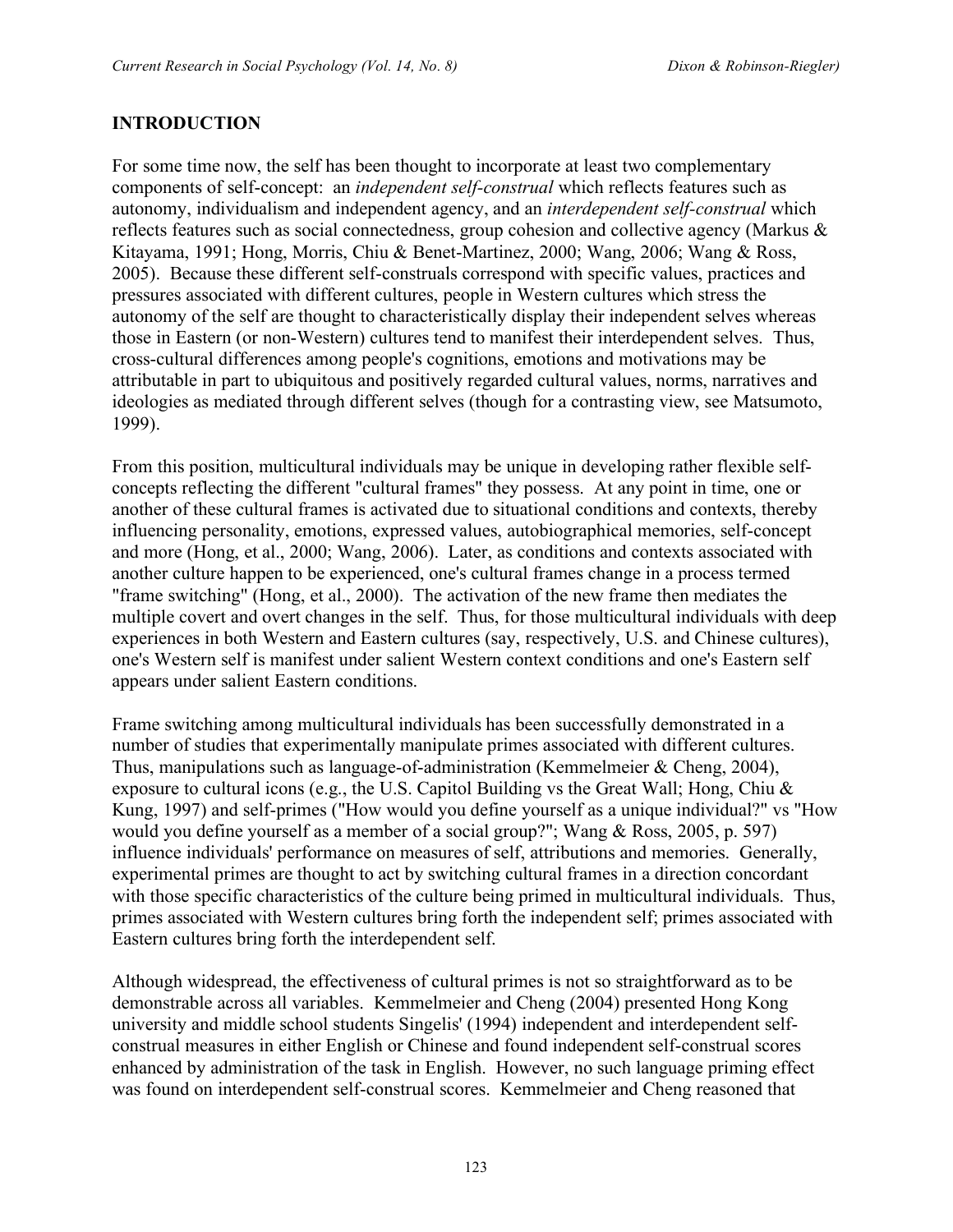interdependent self-construals among their Hong Kong sample were so chronically salient that such a weak prime as language-of-administration was insufficiently potent to affect change on Singelis' measure of interdependent self-construal. In doing so, they also introduced cue strength (strong vs weak) as an important variable associated with cultural priming.

Further, while generally thought to affect psychological changes in the same direction as that of the cultural primes (the enhancement effect), the use of primes can bring about an opposite effect (a suppression effect). Reasoning that mainland Chinese university students currently studying English were neither as bicultural or as bilingual as Kemmelmeier and Cheng's (2004) Hong Kong participants, Dixon (2007) found that independent self-construal scores were *lower* when Singelis' (1994) measures were administered in English vs Chinese to these participants. Dixon cited degree of biculturalism and cognitive processing load associated with a poorly mastered English as likely mediators of this suppression effect. The former, not-yet-developed biculturalism, would lead to poorly accessible cultural frames; the latter, lack of fluency in English, would require too many cognitive resources for enhancement to appear. (Interestingly, as was found in Kemmelmeier and Cheng's (2004) study, English vs Chinese administration failed to produce differences on interdependent self-construal scores.) Thus, Dixon (2007) introduced participant differences (comfortably bicultural and bilingual vs not so) as an important variable associated with priming.

The present study expands upon the Dixon (2007) and Kemelmeier and Cheng (2004) studies by examining two new issues with respect to the effects of cultural priming on independent and interdependent self-construals. First, would the suppression effect reported by Dixon again be found for mainland Chinese university students on new measures of independent and interdependent self-construals? Lu and Gilmour (2006) have developed such measures which they argue are more comprehensive, valid and reliable than previous measures. Furthermore, they also issue a call for research that would address the construct validity of the new instruments. The present study explores the language priming effect on these new measures among mainland Chinese university students who are majoring in English, directly addressing the generalizability of different measures of the same overall constructs. Our hypotheses are that we would again obtain a suppression effect on independent self-construal through the use of English vs Chinese as the language-of-administration and fail to obtain an effect on interdependent self-construal through this prime.

Second, could primes other than language-of-administration be sufficiently strong to alter interdependent self-construals among this mainland Chinese sample? Wang and Ross (2005) have developed a self-priming task which has been found to influence earliest memories and story recall among Caucasians and Asians in the United States. In the priming manipulation, participants were to describe their unique characteristics (corresponding with a Western cultural frame) or their social roles (corresponding with an Eastern cultural frame). When asked to describe their earliest memories, participants given the unique priming condition provided individually focused accounts whereas those given the collective prime provided group-oriented and social interaction accounts. When asked to recall stories, unique self-priming led to recall of the story protagonist's personal autonomy whereas the collective prime led to recall of peripheral characters and social interactions. The present study explores the potential of this self-priming task to influence closed-ended measures of independent and interdependent self-construal. That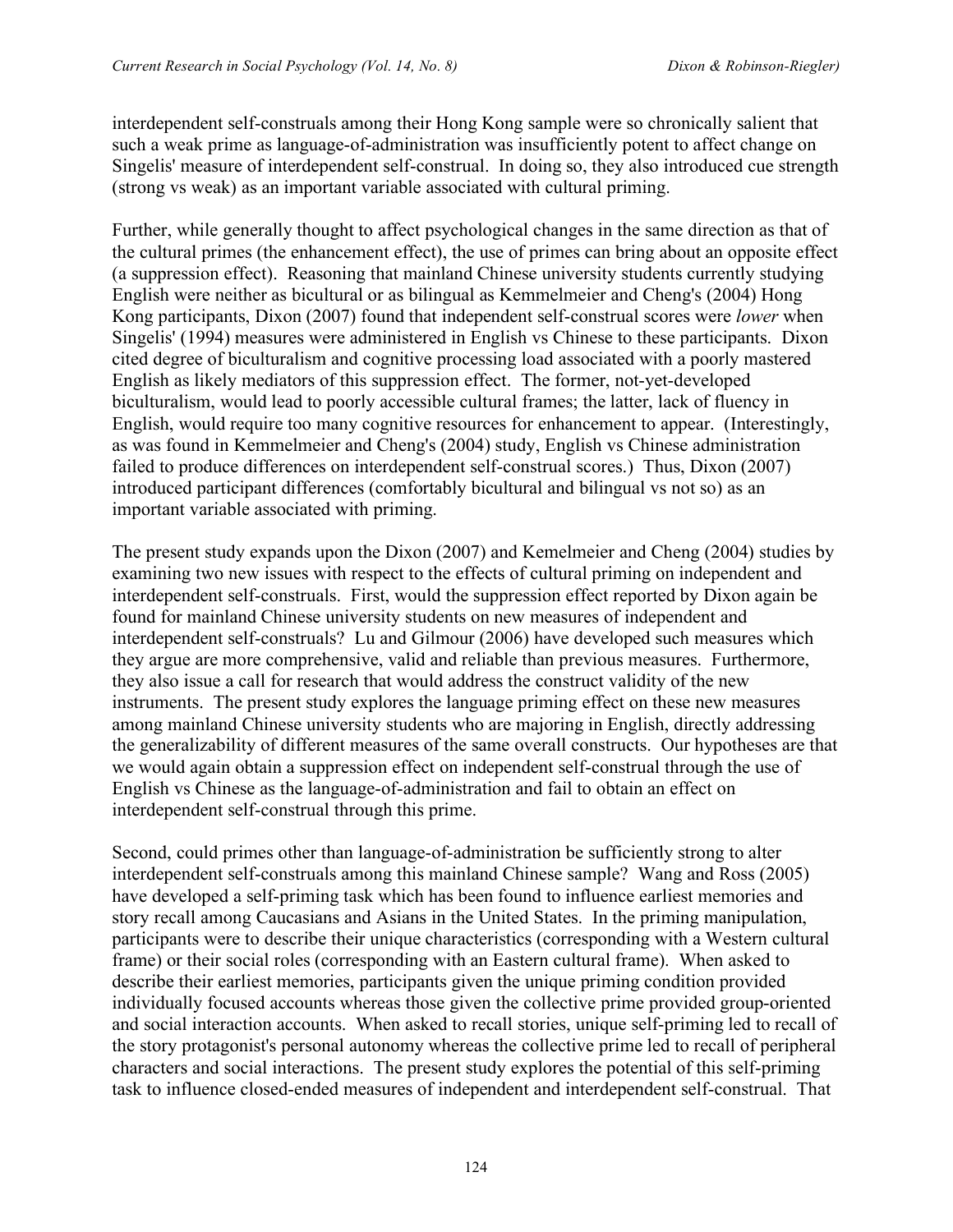such a manipulation would be promising is suggested by the concepts of differential cue strength among primes (e.g., Kemmelmeier & Cheng, 2004) and differential levels-of-processing during encoding in memory studies (e.g., Craik, 2002; Craik & Lockhart, 1972). We hypothesized that unique self priming would be sufficiently strong to increase independent self-construal and decrease interdependent self-construal.

#### **METHOD**

#### **Participants**

Chinese college students majoring in English language studies at a mid-sized university in northeastern China participated in the study. All of the students were at the rank of juniors and were "traditional" students in the sense of having been out of high school for three years. Of the 57 students who completed all or part of the procedures, 50 (87.7%) were women and seven (12.3%) were men. Separately, the women and the men were randomly assigned one of four conditions (described below) with the only restriction on randomization being that there be roughly equal numbers of participants in each of the conditions and no more than two men to a condition.

#### **Procedure**

The four conditions of the study were defined by the combinations of English vs Chinese language-of-administration and unique self-prime vs collective self-prime. Participants were told that they were volunteering for separate studies conducted in separate phases, the first of which was to explore their self descriptions and the second of which was to explore self-concept. Testing occurred in a whole group format.

In the first phase, students were administered the self-priming manipulation created by Wang and Ross (2005). Half of the participants completed a unique self-priming task in which they read and wrote about the following:

How would you define yourself as a unique individual? List ten personal qualities, attributes, beliefs, or behaviors that do not relate to others and make you unique. For example, "I am smart" and "I am honest."

The other half of the participants completed a collective self-priming task in which they read and wrote about the following:

How would you define yourself as a member of a social group? List ten memberships of social groups with which you are likely to be experiencing a "common fate." For example, "I am a Catholic" (membership in a religious group) and "I am a daughter" (membership in a family group.

(See Wang & Ross, 2005, pp. 597-598.)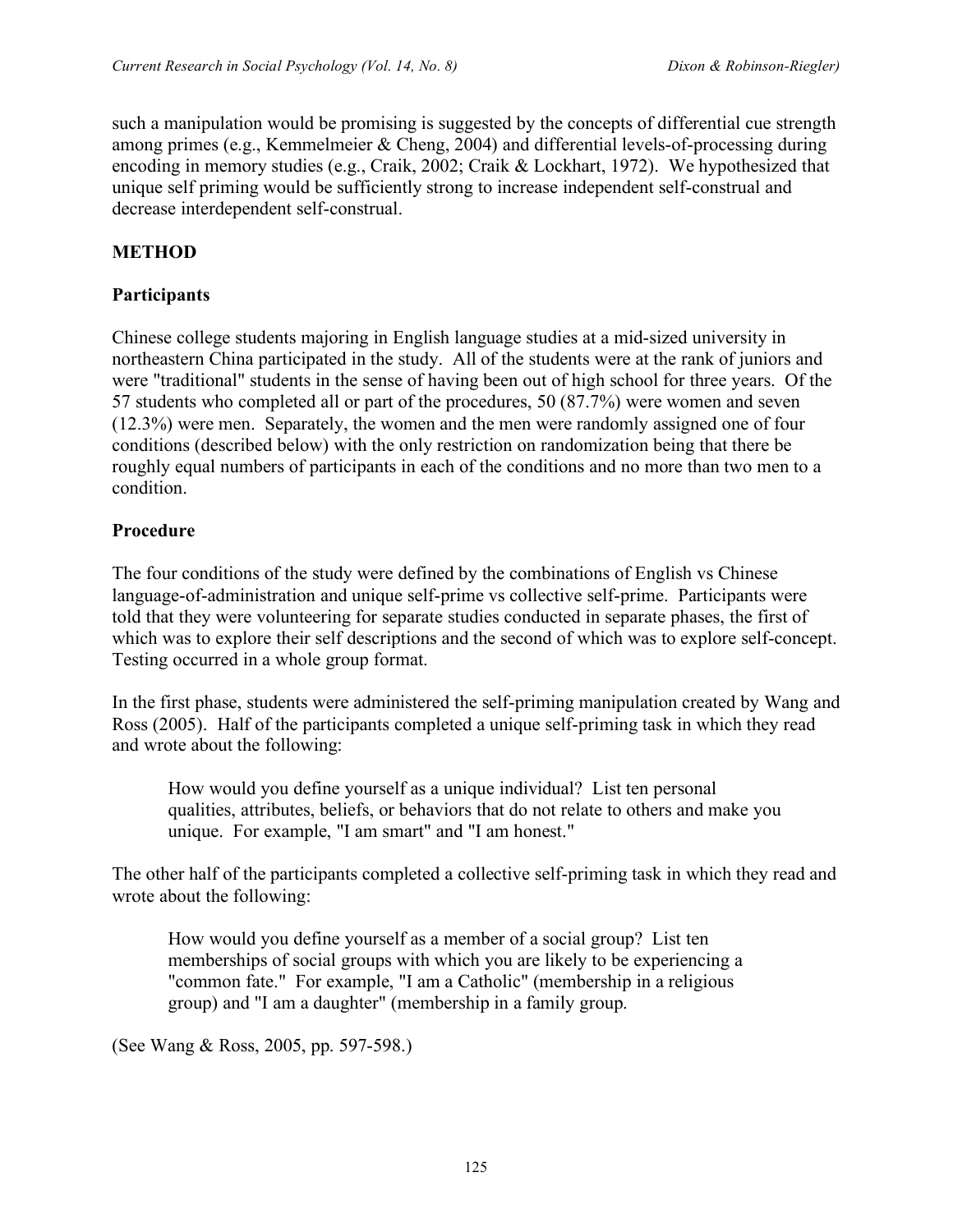In the second phase of the study, participants completed Lu and Gilmour's (2007) 42-item Independent and Interdependent Self Scale (IISS). The IISS is composed of two 21-item subscales, the Independent subscale and the Interdependent subscale (see Appendix A). The Independent subscale was designed to reflect the following seven facets of the self: "being independent, unique and consistent"; "expressing oneself"; "realizing internal attributes"; "promoting one's own goal"; "being direct"; "separation from in-group"; and "self-reliance with hedonism." The Interdependent subscale was designed to reflect these seven facets of the self: "belonging and fitting it"; "occupying one's proper place"; "engaging in appropriate action"; "promoting others' goals"; "being indirect"; "family integration"; interdependence with sociability" (p. 250).

Because Lu and Gilmour's (2007) Chinese version of the IISS used classical Chinese characters- more complex and more associated with Taiwan--the scales were translated to modern, simplified Chinese more widely used on the mainland. Two Chinese nationals who were teaching Chinese language at an American university collectively translated to the simplified Chinese from Lu and Gilmour's (2007) originals. The 42 items were then randomized with the same order of items used in the Chinese and English versions. Participants were instructed to report their level of agreement with each of the items on a seven-point Likert-type scale anchored by "strongly disagree" to "strongly agree." Scores on each of the subscales were averaged to correspond with the original seven-point scale (with a score of "4" indicating "neither agree nor disagree").

## **RESULTS**

A 2 (Chinese vs English language-of-administration) x 2 (unique self-prime vs collective selfprime) ANOVA was performed on the Independent subscale of the IISS and on the Interdependent subscale of the IISS.

## **Independent Self-Construal Scores**

For the entire group of participants, the average value on the Independent subscale of the IISS was  $M = 5.15$  (*SD* = .48), a value slightly but significantly above the value of "somewhat agree" (scale value = 5), with  $t(53) = 2.355$ ,  $p = .022$ . The 95% confidence interval is 5.02 to 5.28 which encompasses Lu and Gilmour's (2006) mean of 5.26 obtained in their Study 1 which included 606 Chinese students and adults.

A significant main effect on the Independent subscale was obtained in comparing the effect of English vs Chinese language-of-administration: Participants who completed the questionnaire in English  $(M = 4.99, SD = .49)$ , had lower Independent self-construal scores than those who completed the questionnaire in Chinese ( $M = 5.31$ ,  $SD = .42$ ) with  $F(1,50) = 6.46$ ,  $p = .014$ , *partial eta-square* = .114. This suppression effect supports our hypothesis as it comports well with that obtained by Dixon (2007) using a similar mainland Chinese sample, and differs from the opposite finding by Kemmelmeier and Cheng (2004) in a Hong Kong sample.

Contrary to our hypothesis, the main effect of unique vs collective self-prime failed to approach significance, and the interaction between language-of-administration and self prime failed to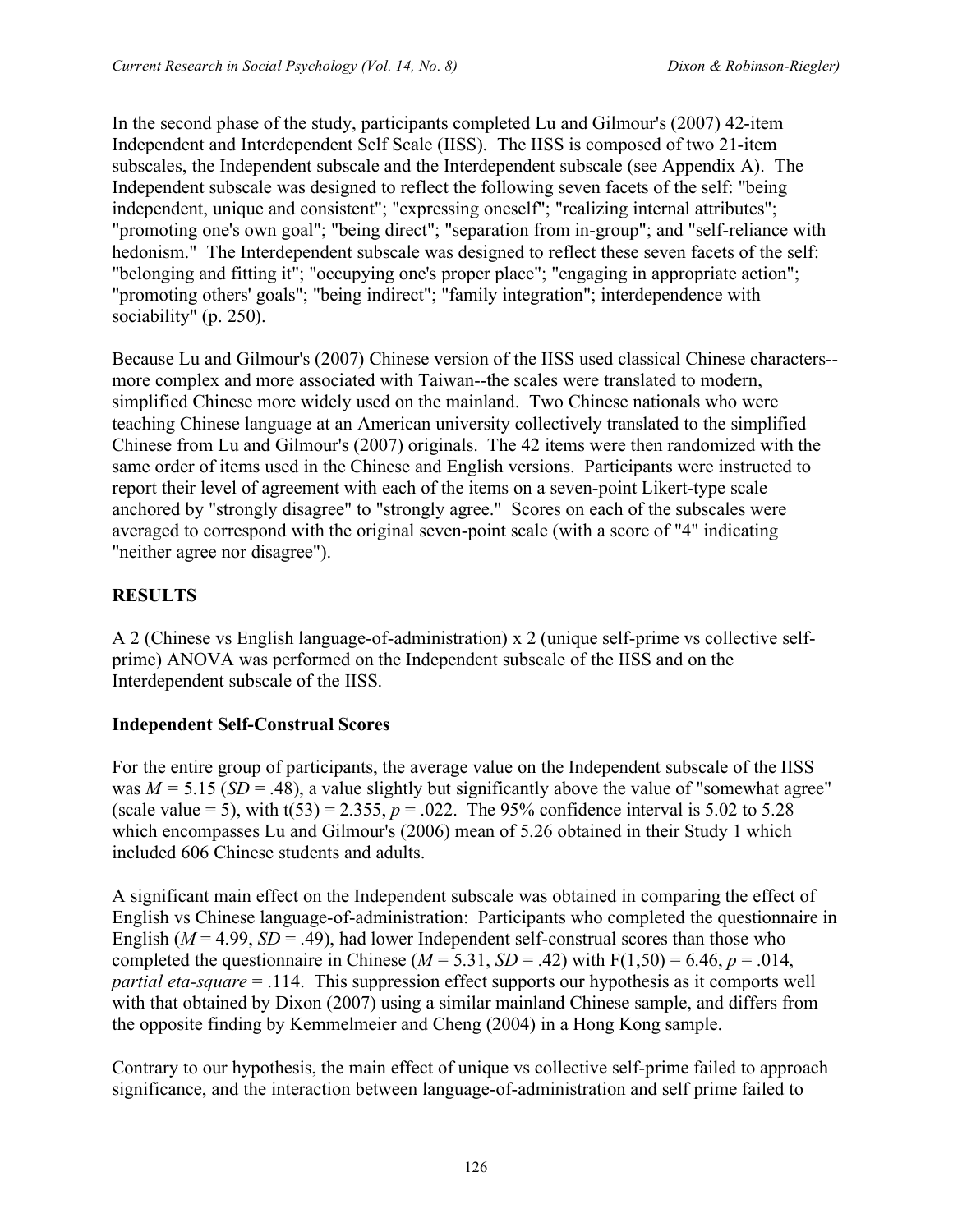approach significance with all  $F(1,50)$  values < 1.00, all  $ps \ge .631$ . Table 1 displays the means and standard deviations of all conditions.

#### **Table 1. Mean Independent Self-Construal Scores (and Standard Deviations) as a Function of Self-Prime and Language-of-Administration**

|         | Unique self-prime | Collective self-prime     | Total      |
|---------|-------------------|---------------------------|------------|
| Chinese | 5.32 (.51)        |                           | (.42)      |
| English | 4.94(0,40)        | 5.04(.60)                 | 4.99(0.49) |
| Total   | 5.13 $(.49)$      | $.48^{\circ}$<br>$5.18$ ( | 5.15(.48)  |

## **Interdependent Self-Construal Scores**

For the entire group of participants, the average score on the Interdependent subscale of the IISS was  $M = 5.77$ ,  $SD = .43$ , a value well above the value of "somewhat agree" (scale value = 5), with  $t(1,55) = 13.445$ ,  $p = .000$ . The 95% confidence interval is 5.65 to 5.88, the range of which is above Lu and Gilmour's (2006) mean of 5.34 obtained in their Study 1.

The ANOVA performed on these data revealed a significant main effect for self-prime consistent with our hypothesis: Participants who completed the unique self-prime had lower interdependent self-construal scores ( $M = 5.63$ ,  $SD = .41$ ) than those who completed the collective self-prime ( $M$ = 5.90, *SD* = .41), with F(1,52) = 6.034, *p* = .017, *partial eta-square* = .104. Thus, unique vs collective self-prime appears to be powerful enough to change interdependent self-construals.

As expected, the main effect of language-of-administration failed to approach significance, and the interaction between language-of-administration and self-prime did not approach significance with all F(1,52) values  $\leq 1.263$ , all  $ps \geq 0.266$ . Table 2 displays the means and standard deviations of all conditions.

|         | Unique self-prime | Collective self-prime | Total      |
|---------|-------------------|-----------------------|------------|
| Chinese | 5.72(0.48)        | 5.93 (.46)            | 5.82 (.47) |
| English | 5.54(.30)         | 5.86 (.36)            |            |
| Total   | 5.63 (.41)        | 5.90(.41)             | (0.43)     |

#### **Table 2. Mean Interdependent Self-Construal Scores (and Standard Deviations) as a Function of Self-Prime and Language-of-Administration**

## **DISCUSSION**

#### **Independent Self-Construal**

The language priming effects on the Lu and Gilmore (2007) measure of independent selfconstrual pattern fits well with the findings of Dixon (2007) who employed the measure developed by Singelis (1994): Independent self-construal scores were found to be *lower* when the task was completed in English than when the task was completed in Chinese. In both studies, mainland Chinese students, who were assumed to be less bicultural and less fluent in English,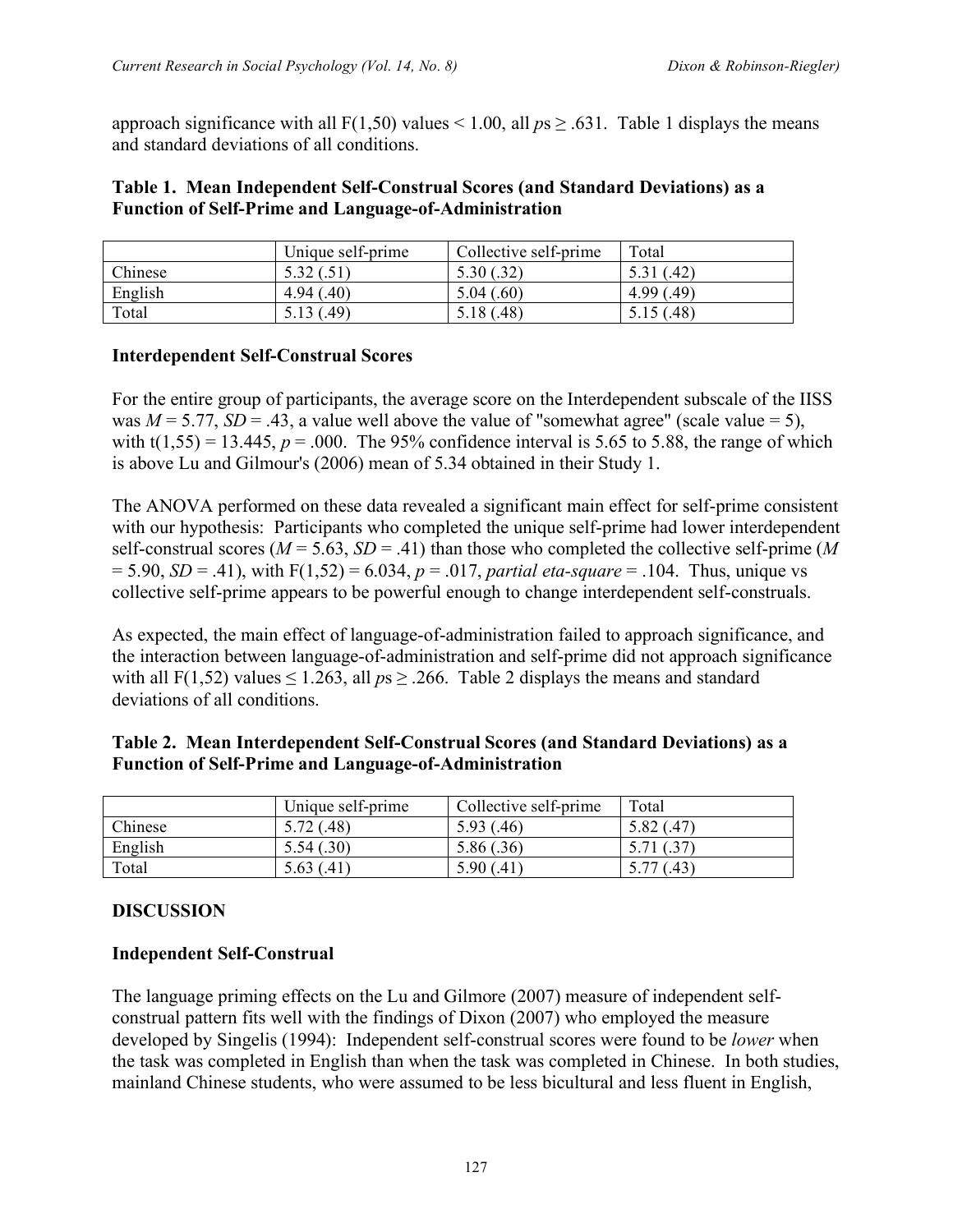display a pattern opposite of that found among Hong Kong participants (Kemmelmeier & Cheng, 2004).

The assumption that the mainland Chinese participants in the present study are not particularly bicultural is challenged by the finding that the average independent self-construal score (*M* = 5.15) was slightly but significantly above a scale value of "slightly agree" and well above a value of "neither agree nor disagree." Thus, participants in this study do not appear to be devaluing statements constructed to accord with a Western view of the self. Subsequently, it may be more accurate to attribute the suppression effect found in this study to difficulties with a not-yetmastered English. Foreign language processing load (e.g., Takano & Noda, 1993) and foreign language anxiety (e.g., Horwitz, Horwitz, & Cope, 1986) could be considered likely candidates as mediating mechanisms.

While the influence of language priming on independent self-construal matches very well with the findings of Dixon (2007) and contrasts importantly with the findings of Kemmelmeier  $\&$ Cheng (2004), confounds exist between the characteristics of the mainland Chinese vs. Hong Kong studies. Possible confounds include item translations, details of the samples beyond location, settings, administration details, etc. that were not controlled and may be responsible for findings we ascribe to sample differences in English fluency or degree of biculturalism. Future research should more directly eliminate such confounds within a single study.

As found with both Dixon (2007) and Kemmelmeier and Cheng (2004), the language-ofadministration prime failed to have a significant effect on interdependent self-construal scores in the present study. Thus, interdependence in the East may be so salient that language primes may have too little potency to effect changes in interdependent self-construal (see Gardiner, Gabriel, & Lee, 1999). Further, this finding as well as the findings reported on independent-self construals lend support to the idea that Lu and Gilmore's (2007) IISS measures operate similarly to Singelis' (1994) scales of independent and interdependent self-construal.

#### **Interdependent Self-Construal**

The self-priming task was effective in altering participants' interdependent self-construal scores in a direction commensurate with the prime: Interdependent self-construal scores obtained under the unique self-prime were found to be lower than those obtained under the collective self-prime. These findings on this closed-ended measure of self as well as the findings of Wang and Ross (2005) on open-ended measures of autobiographical memory and story recall support cultural frame switching theory such as that of Hong, Morris, Chiu and Benet-Martinez (2000): Primes associated with Western cultures are capable of "bringing out a more Western self" among individuals.

These findings also reveal that, while the prime of language-of-administration is too weak to alter these mainland Chinese participants' scores on interdependent self-construal, the self-prime of unique vs. collective self *is* sufficiently potent to alter these scores. Why might there be differences in the effective potency among these two types of primes? One candidate may have to do with different primes' abilities to lead to different levels of cognitive processing (Craik, 2002; Craik & Lockhart, 1972) with language-of-administration leading to shallow level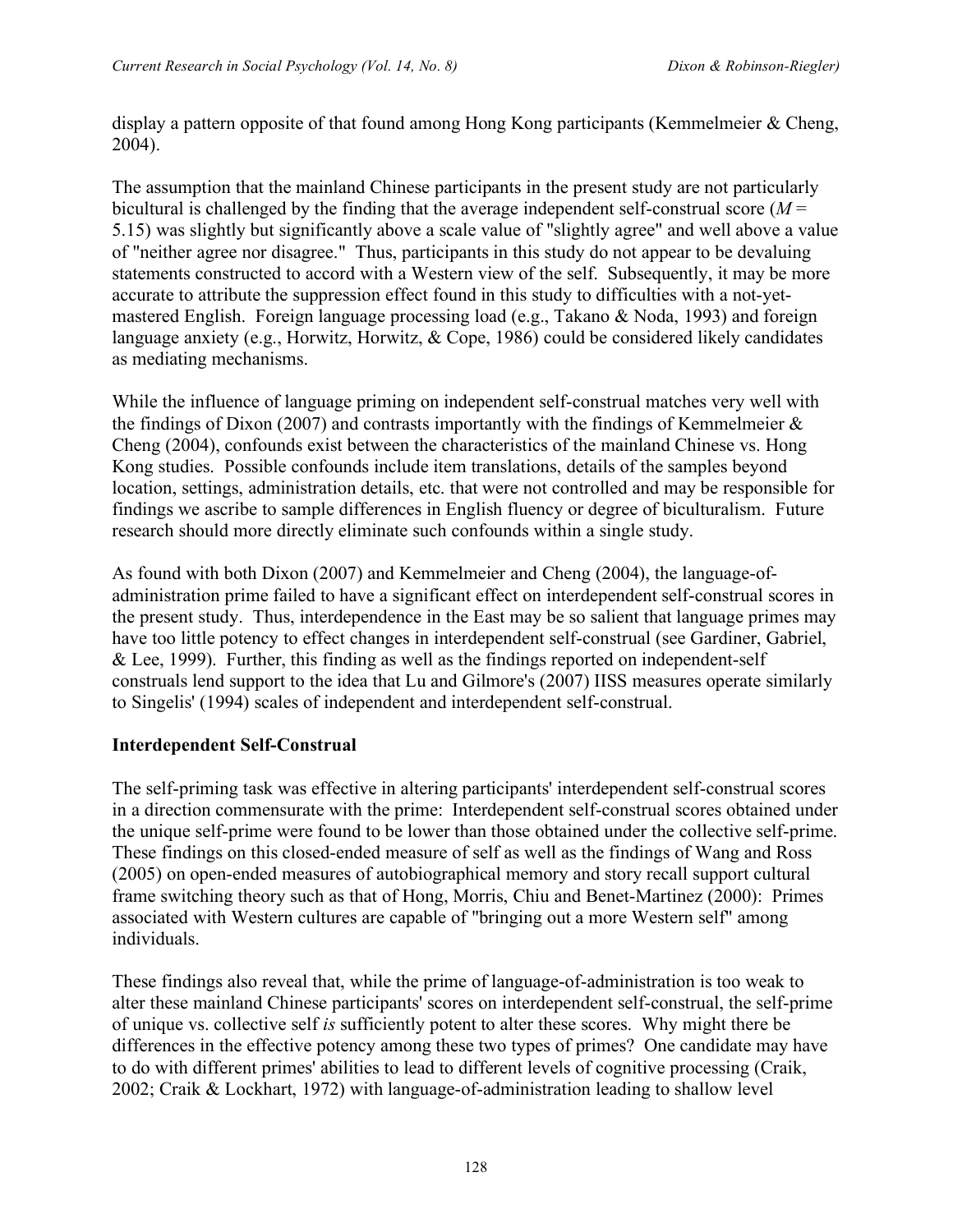processing and self-priming leading to deeper level processing. Compared with the language-ofadministration prime, the self-prime used in this study appears more personally rich (describe yourself), more likely to engage active processing (via listing features of the self), more elaborate and more multidimensional (list ten features). For all the reasons that differential levels of processing affect memory, it would be expected that different cues shift cultural frames.

Although it was found that the self-prime was effective in altering interdependent self-construal, the specific enhancements or decrements are unknown. Without a neutral contrast condition with which to compare the unique self-prime and the collective self-prime, it is not clear if the unique self-prime led to decreased interdependent scores, the collective self-prime led to increased interdependent scores, or if both occurred. Further research must overcome this procedural weakness, directly addressing these possibilities for a fuller account of the effectiveness of these primes.

## **The Effectiveness of the Different Priming Conditions with the Different Self-Construals**

The main effects of the different primes on the different self-construals found in the present study are straightforward: Language-of-administration was found to be an effective prime in altering independent self-construal in this study as well as in the studies of Dixon (2007) and Kemmelmeier and Cheng (2004). Describing the self in unique vs. collective ways was found in this study to be an effective prime in altering interdependent self-construal. No other significant effects of priming were obtained.

A notable outcome of this study is that unique vs. collective self-priming had no effect on independent self-construal scores although it had a significant effect on interdependent selfconstrual scores. If social connectedness is so strong in mainland China and among the mainland Chinese participants in this study that a relatively weak prime such as language-of-administration has no effect on interdependent self-construal while the unique vs. collective self-prime appears to be sufficiently potent to influence interdependent self-construal, it would be reasonable to expect that the self-prime would influence a more labile independent self-construal. Because this failed to occur, mechanisms other than the relative sensitivity of the dependent measures and the relative potency of the primes used in the present study must be at work. Further theory and research would do well to more thoroughly explore this possibility.

Bargh (2006) has anticipated the need for a "second generation" of research which investigates how multiple effects of single primes operate and how multiple primes affect specific outcomes. The research reported in this study advances that agenda specifically. In the future, a full accounting of the field will organize and summarize what is being primed (e.g., independent or interdependent self-construal), alternative facets of what is being primed (e.g., open-ended or closed-ended measures), who is being primed (e.g., multicultural, multilingual or unicultural, unilingual individuals), and characteristics of the efficacy of different primes (e.g., language-ofadministration, cultural icons, various self-primes, etc.).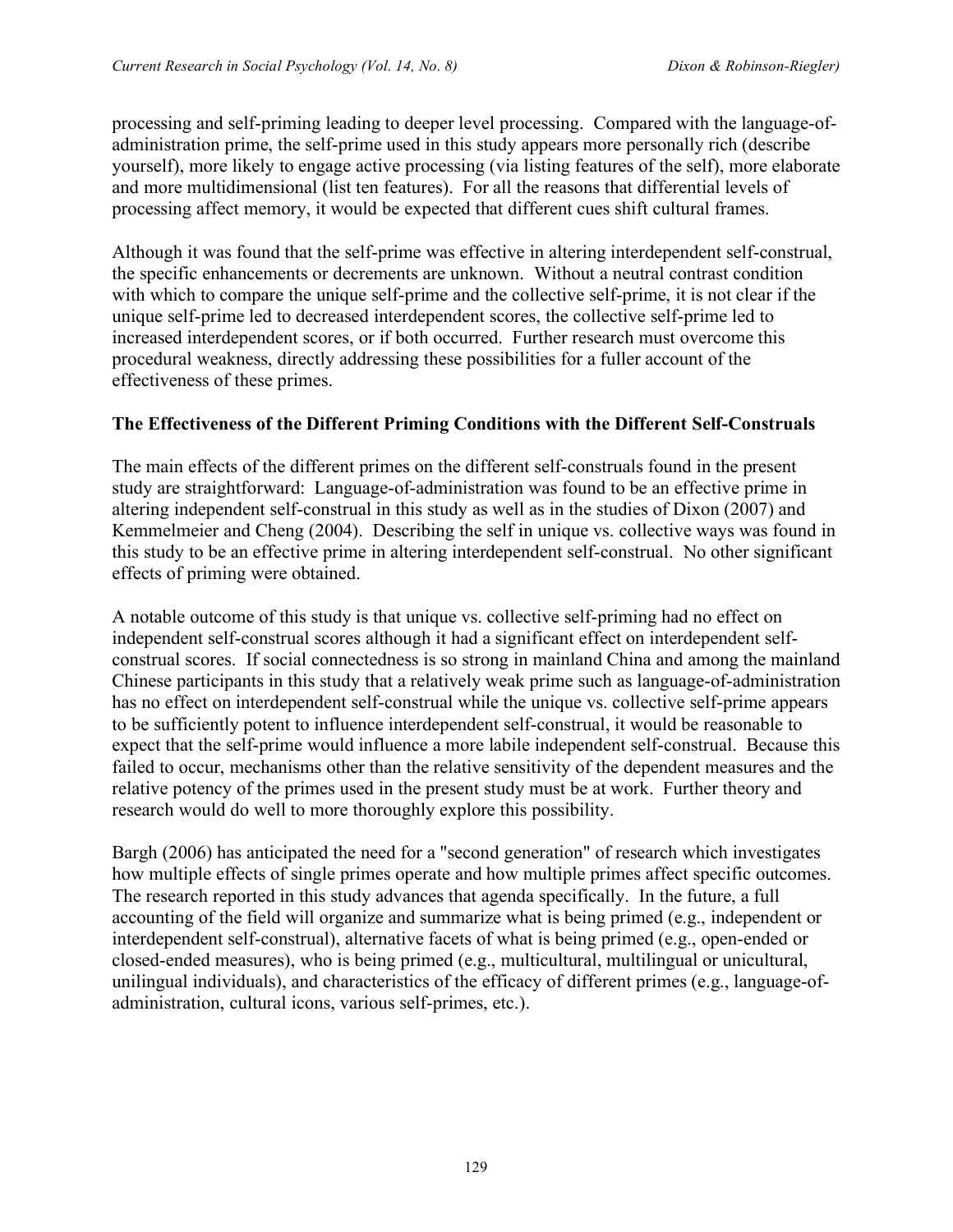## **REFERENCES**

Bargh, J.A. (2006). What have we been priming all these years? On the development, mechanisms, and ecology of nonconscious social behavior. *European Journal of Social Psychology, 36,* 147-168.

Craik, I.M. (2002). Levels of processing: Past, present…and future? *Memory, 10,* 305-318.

Craik, I.M., & Lockhart, R.S. (1972). Levels of processing: A framework for memory research. *Journal of Verbal Learning and Verbal Behavior, 11,* 671-684.

Dixon, D.J. (2007). The effects of language priing on independent and interdependent selfconstrual among Chinese university students currently studying English. *Current Research in Social Psychology, 13,* 1-9.

Gardiner, W.L., Gabriel, S., & Lee, A.Y. (1999). "I" value freedom, but "we" value relationships: Self-construal priming mirrors cultural differences in judgment. *Psychological Science, 10,* 321-326.

Hong, Y.-Y., Chiu, C.-Y., & Kung, T.M. (1997). Bringing culture out in front: Effects of cultural meaning system activation on social cognition. In K. Leung, Y. Kashima, U. Kim, & S. Yamaguchi (Eds.), *Progress in Asian social psychology* (Vol 1, pp. 135-146. Singapore: Wiley.

Hong, Y.-y., Morris, M.W., Chiu, C.-y., & Benet-Martinez, V. (2000). Multicultural minds: A dynamic constructivist approach to culture and cognition. *American Psychologist, 55,* 709-720.

Horwitz, E.K., Horwitz, M.B., & Cope, J. (1986). Foreign language classroom anxiety. *Modern Language Journal, 70,* 125-132.

Kemmelmeier, M., & Cheng, B.Y.-M. (2004). Language and self-construal priming: A replication and extension in a Hong Kong sample. *Journal of Cross-Cultural Psychology, 35,* 705-712.

Lu, L., & Gilmore, R. (2007). Developing a new measure of independent and interdependent views of the self. *Journal of Research in Personality, 41,* 249-257.

Markus, H.R., & Kitayama, S. (1991). Culture and the self: Implications for cognition, emotion, and motivation. *Psychological Review, 98,* 224-253.

Matsumoto, D. (1999). Culture and self: An empirical assessment of Markus and Kitayama's theory of independent and interdependent self-construals. *Asian Journal of Social Psychology, 2,* 289-310.

Ross, M., Xun, W.Q.E., & Wilson, A.E. (2002). Language and the bicultural self. *Personality and Social Psychology Bulletin, 28,* 1040-1050.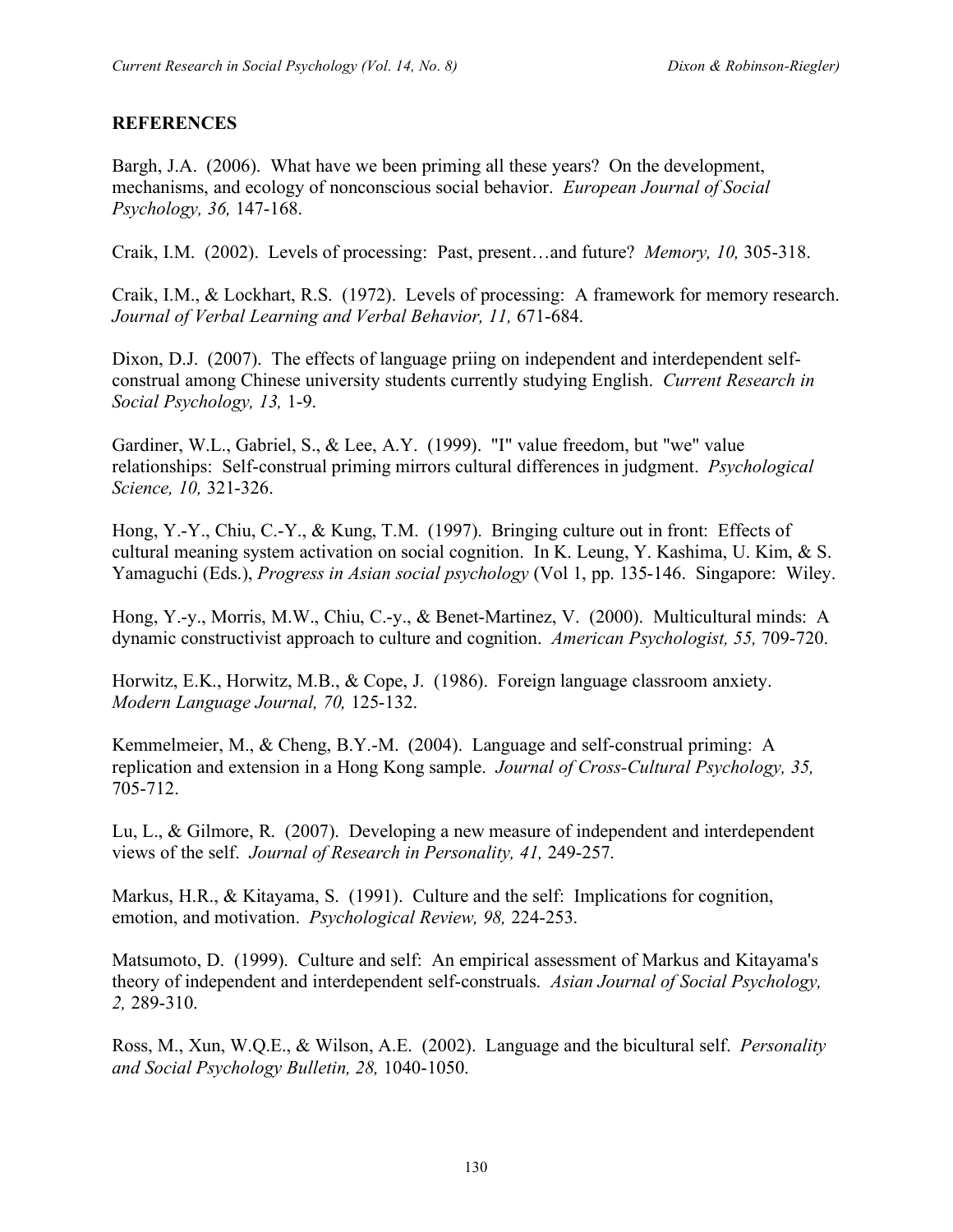Singelis, T. M. (1994). The measurement of independent and interdependent self-construals. *Personality and Social Psychology Bulletin, 20*, 580-591.

Takano, Y., & Noda, A. (1993). A temporary decline of thinking ability during foreign language processing. *Journal of Cross-Cultural Psychology, 24*, 445-462.

Wang, Q. (2006). Culture and the development of self-knowledge. *Current Directions in Psychological Science, 15,* 182-187.

Wang, Q., & Ross, M. (2005). What we remember and what we tell: The effects of culture and self-priming on memory representations and narratives. *Memory, 13,* 594-606.

#### **APPENDIX A: ITEMS FROM LU AND GILMOUR'S (2007) INDEPENDENT AND INTERDEPENDENT SELF SCALE (IISS)**

#### **Independent Subscale**

- 1. I believe that people should try hard to satisfy their interests.
- 2. I believe that people should fully realize their potential.
- 3. I believe that people should have their own ideals and try hard to achieve them.
- 4. I believe that people should fully live up to their capabilities in any circumstances.
- 5. I believe that people should face up to challenges in the environment.
- 6. I believe that once a goal is set, one should do one's best to achieve it.
- 7. I believe that a happy life is the result of one's own efforts.
- 8. I believe that people should pursue their own welfare.
- 9. I believe that people should express their feelings in interpersonal interactions.
- 10. I believe that people should maintain their independence in a group.
- 11. I believe that people should be self-resilient and self-reliant.
- 12. I believe that interpersonal communication should be direct.
- 13. I believe that people should express their opinions in public.
- 14. I believe that people should be unique and different from others.
- 15. I believe that people should retain independence from their family members.
- 16. For myself, I believe that others should not influence my self-identity.
- 17. I believe that people should be direct with others.
- 18. I believe that family and friends should not influence my important life decisions.
- 19. I believe that people should try to achieve their goals at any costs.
- 20. I believe that people should stick to their opinions in any circumstances.
- 21. I believe that people should be the same at home and in public.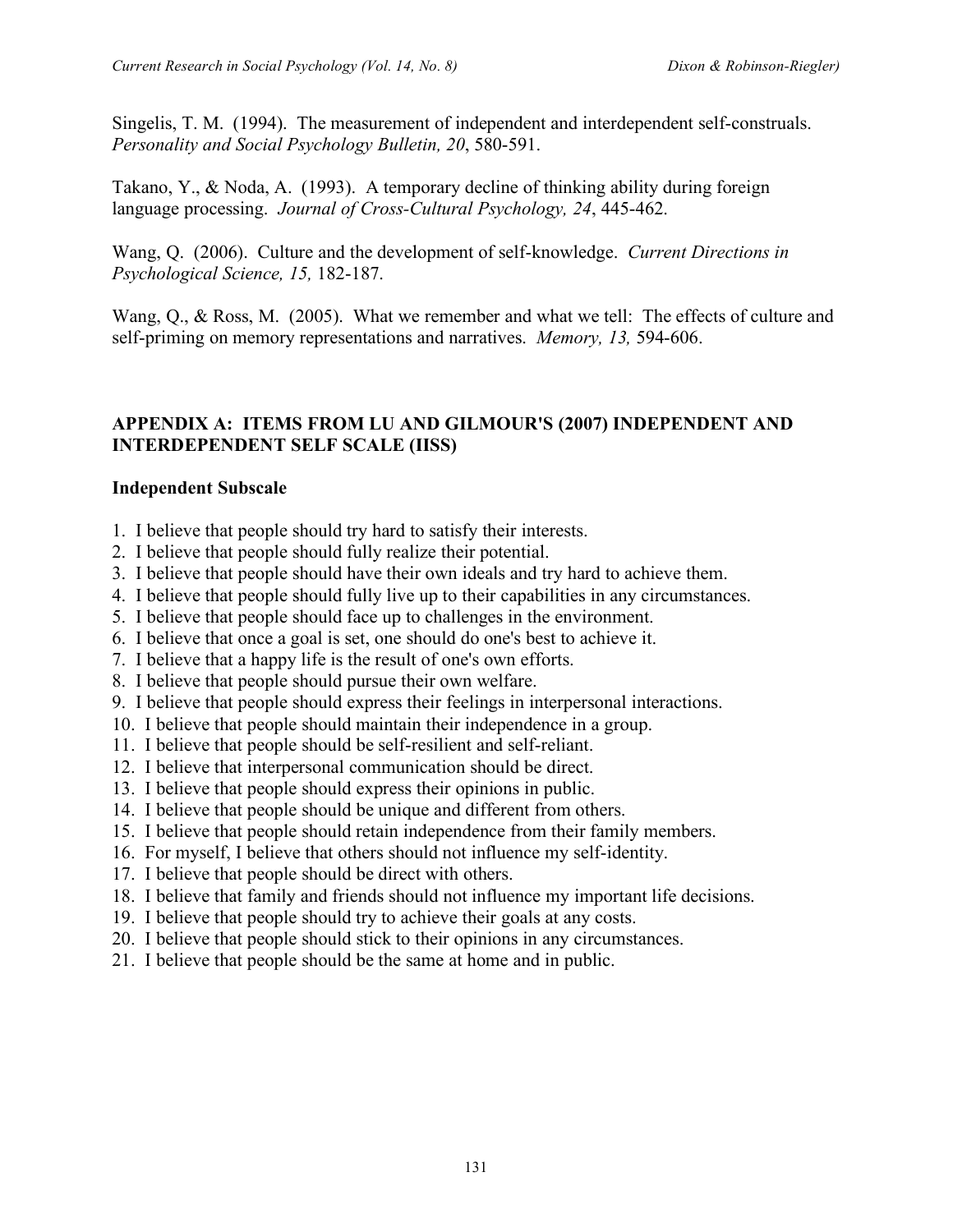## **Interdependent Subscale**

- 1. I believe that family is the source of our self.
- 2. I believe that success of the group is more important than success of the individual.
- 3. We should be concerned about other people's dignity in interpersonal interactions.

4. Once you become a member of the group, you should try hard to adjust to the group's demands.

- 5. I believe that people should find their place within a group.
- 6. I believe that the group should come first when it is in conflict with the individual.
- 7. I believe that it is important to maintain group harmony.
- 8. We should sacrifice our personal interests for the benefit of the group.
- 9. I believe that the family should be a life unit.
- 10. I believe that the success and failure of my family is ultimately related to my self-identity.
- 11. I believe that people should perform their social roles well.
- 12. I believe that people should behave appropriately according to different circumstances.
- 13. I believe that people close to me are important parts of my self.

14. I believe that people should behave appropriately according to their different social status and roles.

- 15. Belonging to a group is important to my self-identity, or sense of myself.
- 16. Acting appropriately is an important principle for me.
- 17. I believe that intimate relationships could reflect one's self-identity.
- 18. In the interest of maintaining interpersonal harmony, communication should be indirect.

19. I believe that people should consider the opinions and reactions of the others before making decisions.

20. I have a strong identification with people close to me.

21. My self-identity is the result of my social status.

## **Response Alternatives**

Strongly disagree [value  $= 1$ ] Disagree [value  $= 2$ ] Somewhat disagree [value  $= 3$ ] Neither agree nor disagree [value = 4] Somewhat agree [value  $= 5$ ] Agree [value  $= 6$ ] Strongly agree [value =7]

## **Scoring**

Individual participants' scores within each scale were summed, then divided by 21.